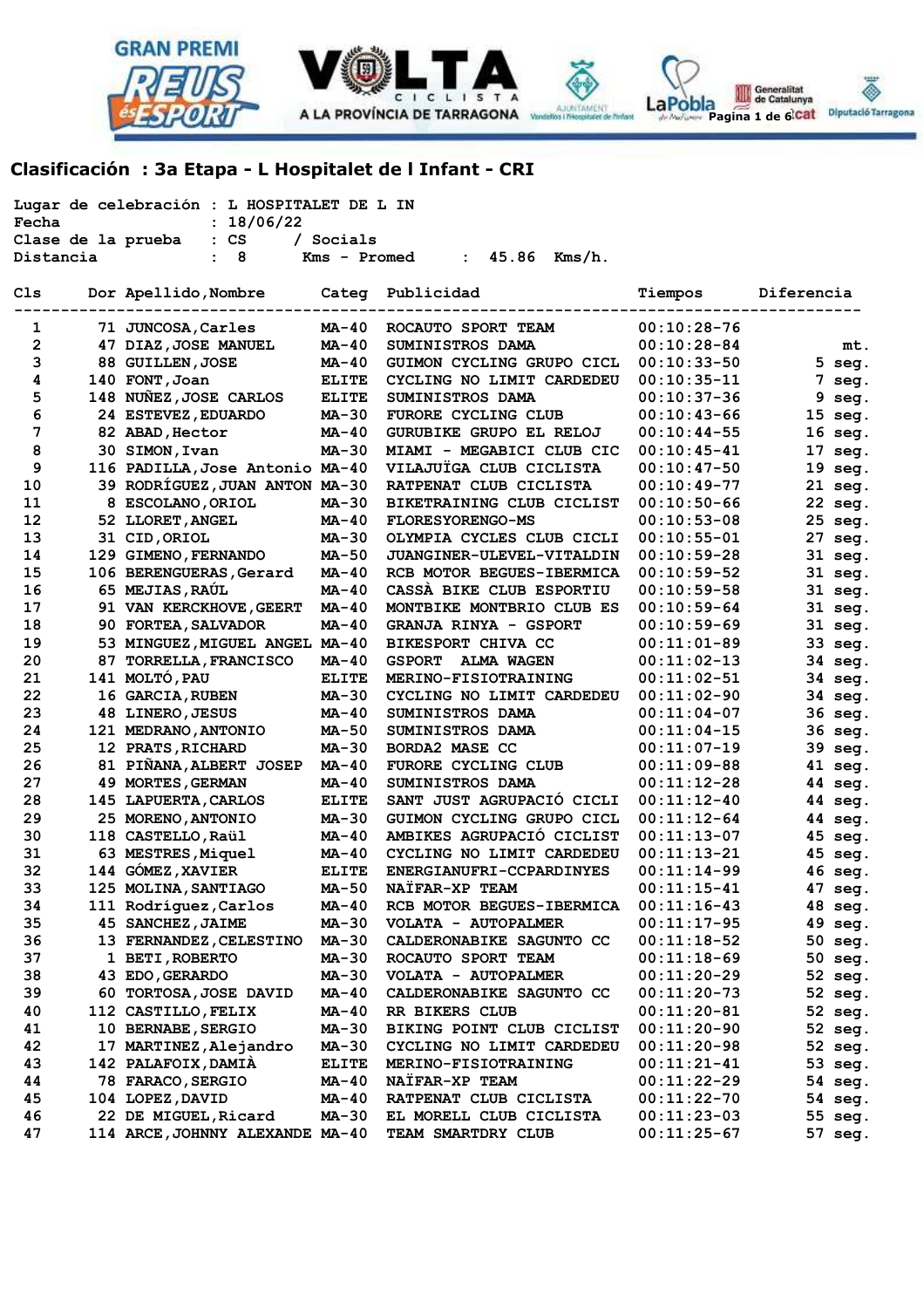



۵

| 49         |    | 108 LUCAS, ANDRES                    | $MA-40$      | RCB MOTOR BEGUES-IBERMICA                  | $00:11:28-07$                  | $1:00$ min.                |
|------------|----|--------------------------------------|--------------|--------------------------------------------|--------------------------------|----------------------------|
| 50         |    | 100 BADIA, JAUME                     | MA-40        | PLABIKE MOLLERUSSA CLUB C                  | $00:11:29-37$                  | $1:01$ min.                |
| 51         |    | 123 SANCHEZ, JUAN                    | $MA-50$      | CASSA BIKE CLUB ESPORTIU                   | $00:11:30-46$                  | $1:02$ min.                |
| 52         |    | 61 ABARDIA, RAUL                     | <b>MA-40</b> | CYCLING NO LIMIT CARDEDEU                  | $00:11:31-45$                  | $1:03$ min.                |
| 53         |    | 80 CARO, Jaume                       | <b>MA-40</b> | FURORE CYCLING CLUB                        | $00:11:32-09$                  | $1:04$ min.                |
| 54         |    | 122 LLOSES, Ramon                    | <b>MA-50</b> | BICI 3.0 CLUB CICLISTA                     | $00:11:32-83$                  | $1:04$ min.                |
| 55         |    | 137 LARA, OSCAR                      | <b>ELITE</b> | BIKING POINT CLUB CICLIST                  | $00:11:33-29$                  | $1:05$ min.                |
| 56         |    | 69 POU, BERNAT                       | $MA-40$      | CICLES VIC CLUB CICLISTA                   | $00:11:34-36$                  | $1:06$ min.                |
| 57         |    | 109 ORIOLA, JOSEP                    | $MA-40$      | RCB MOTOR BEGUES-IBERMICA                  | $00:11:34-74$                  | $1:06$ min.                |
| 58         |    | 34 ALACREU, ALVARO                   | <b>MA-30</b> | JUANGINER-ULEVEL-VITALDIN                  | $00:11:34-88$                  | $1:06$ min.                |
| 59         |    | 126 RAMOS, FRANCISCO M.              | <b>MA-50</b> | NATFAR-XP TEAM                             | $00:11:36-10$                  | $1:08$ min.                |
| 60         |    | 35 AZNAR, JOSE FRANCISCO MA-30       |              | JUANGINER-ULEVEL-VITALDIN                  | $00:11:36-90$                  | $1:08$ min.                |
| 61         |    | 110 PEREZ, EDUARDO DAVID             | $MA-40$      | RCB MOTOR BEGUES-IBERMICA                  | $00:11:36-95$                  | $1:08$ min.                |
| 62         |    | 138 CUEVAS, ALEIX                    | <b>ELITE</b> | BONAVISTA PENYA CICLISTA                   | $00:11:37-03$                  | $1:09$ min.                |
| 63         |    | 20 ALVAREZ, DAVID                    | MA-30        | CICLES VIC CLUB CICLISTA                   | $00:11:37-57$                  | $1:09$ min.                |
| 64         |    | 64 VILLAR, MOISES                    | $MA-40$      | CYCLING NO LIMIT CARDEDEU                  | $00:11:40-53$                  | $1:12$ min.                |
| 65         |    | 2 GARCIA, ADRIA                      | MA-30        | ROCAUTO SPORT TEAM                         | $00:11:41-39$                  | $1:13$ min.                |
| 66         |    | 99 VENZAL, PIERRE                    | <b>MA-40</b> | PALAFRUGELL CLUB CICLISTA                  | $00:11:42-20$                  | $1:14$ min.                |
| 67         |    | 19 MARTINEZ, JUAN MANUEL MA-30       |              | CLUB CICLISTA CATRAL - TE                  | $00:11:43-55$                  | $1:15$ min.                |
| 68         |    | 59 ALAPONT, RAUL                     | $MA-40$      | CALDERONABIKE SAGUNTO CC                   | $00:11:43-74$                  | $1:15$ min.                |
| 69         |    | 56 GARCIA, RAUL                      | $MA-40$      | BIKING POINT CLUB CICLIST                  | $00:11:44-60$                  | $1:16$ min.                |
| 70         |    | 212 MCCOLL, CRAIG                    | <b>MA-30</b> | TEAM SMARTDRY CLUB                         | $00:11:45-44$                  | $1:17$ min.                |
| 71         |    | 6 SAGASTUME, GERMAN                  | <b>MA-30</b> | ARANES D'ESP. D'IVERN BTT                  | $00:11:46-17$                  | $1:18$ min.                |
| 72         |    | 213 Sabiote, Oscar                   | MA-30        | MUNT BIKES CLUB CICLISTA                   | $00:11:47-43$                  | $1:19$ min.                |
| 73         |    | 44 PEREZ, OSCAR                      | MA-30        | VOLATA - AUTOPALMER                        | $00:11:48-09$                  | $1:20$ min.                |
| 74         | 40 | <b>JUAN, JORDI</b>                   | $MA-30$      | SARRIA DE TER CLUB CICLIS                  | $00:11:48-38$                  | $1:20$ min.                |
| 75         |    | 26 FARRUS, MARC                      | MA-30        | ILERLLENGÜES CYCLING TEAM                  | $00:11:48-52$                  | $1:20$ min.                |
| 76         |    | 89 VALVERDE, JUAN MANUEL MA-40       |              | KEPASA TIU CLUB ESPORTIU                   | $00:11:48-97$                  | $1:20$ min.                |
| 77         |    | 84 FUENTES, IVAN                     | <b>MA-40</b> | GURUBIKE GRUPO EL RELOJ                    | $00:11:49-87$                  | $1:21$ min.                |
| 78         |    | 50 NUÑEZ, ENRIQUE                    | <b>MA-40</b> | SUMINISTROS DAMA                           | $00:11:50-03$                  | $1:22$ min.                |
| 79         |    | 42 CABANES, ADRIAN                   | <b>MA-30</b> | VOLATA - AUTOPALMER                        | $00:11:50-26$                  | $1:22$ min.                |
| 80         |    | 9 MIRALLES, ORIOL                    | <b>MA-30</b> | BIKETRAINING CLUB CICLIST                  | $00:11:50-78$                  | $1:22$ min.                |
| 81         |    | 147 MARQUEZ, JOSUE                   | <b>ELITE</b> | VOLATA - AUTOPALMER                        | $00:11:51-54$                  | $1:23$ min.                |
| 82         |    | 132 MEDINA, Juan Carlos              | <b>MA-50</b> | RCB MOTOR BEGUES-IBERMICA                  | $00:11:51-94$                  | $1:23$ min.                |
| 83         |    | 38 MARTÍNEZ, JOSÉ ANTONI MA-30       |              | RATPENAT CLUB CICLISTA                     | $00:11:51-98$                  | $1:23$ min.                |
| 84         |    | 11 CLARA, ALEJANDRO                  | $MA-30$      | <b>BORDA2 MASE CC</b>                      | $00:11:52-29$                  | $1:24$ min.                |
| 85         |    | 139 CALERO, VICTOR                   | <b>ELITE</b> | CALDERONABIKE SAGUNTO CC                   | $00:11:53-44$                  | $1:25$ min.                |
| 86         |    | 101 REÑE, Bernat                     | <b>MA-40</b> | PLABIKE MOLLERUSSA CLUB C                  | $00:11:56-85$                  | $1:28$ min.                |
| 87         |    | 28 VIDAL, XAVIER                     | <b>MA-30</b> | ILERLLENGÜES CYCLING TEAM                  | $00:11:57-63$                  | $1:29$ min.                |
| 88         |    | 105 VILLA, Sergio                    | $MA-40$      | RATPENAT CLUB CICLISTA                     | $00:11:58-95$                  | $1:30$ min.                |
| 89         |    | 29 CARBO, SERGI                      | MA-30        | KEPASA TIU CLUB ESPORTIU                   | $00:11:59-81$                  | $1:31$ min.                |
| 90         |    | 27 FRANCO, JOSE                      | <b>MA-30</b> | ILERLLENGÜES CYCLING TEAM                  | $00:12:01-39$                  | $1:33$ min.                |
| 91         |    | 46 REQUENA, JOSEP MARIA MA-30        |              | TEAM SMARTDRY CLUB                         | $00:12:01-90$                  | $1:33$ min.                |
| 92         |    | 66 PARETAS, JOAN                     | <b>MA-40</b> | CASSA BIKE CLUB ESPORTIU                   | $00:12:03-32$                  | $1:35$ min.                |
| 93         |    | 51 PARRA, MIGUEL                     | MA-40        | SUMINISTROS DAMA                           | $00:12:04-14$                  | $1:36$ min.                |
| 94         |    | 68 GOMEZ, JONAS                      | MA-40        | CATALUNYA SUD CLUB CICLIS                  | $00:12:04-27$                  | $1:36$ min.                |
| 95         |    | 70 GONZALEZ, Oscar                   | MA-40        | ROCAUTO SPORT TEAM                         | $00:12:04-87$                  | $1:36$ min.                |
| 96         |    | 107 CEBRIAN, JAIME                   | MA-40        | RCB MOTOR BEGUES-IBERMICA                  | $00:12:07-15$                  | $1:39$ min.                |
| 97         |    | 73 SAMPEDRO, NANDO                   | <b>MA-40</b> | ROCAUTO SPORT TEAM                         | $00:12:07-31$                  | $1:39$ min.                |
| 98         |    | 79 GUELL, ORIOL                      | MA-40        | NAÏFAR-XP TEAM                             | $00:12:07-76$                  | $1:39$ min.                |
| 99         |    | 55 BENITEZ DE LA, JOSE M MA-40       |              | BIKETRAINING CLUB CICLIST                  | $00:12:07-79$                  | $1:39$ min.                |
| 100        |    | 134 PEDROSO, FELIX                   | MA-50        | RR BIKERS CLUB                             | $00:12:08-39$                  | $1:40$ min.                |
| 101        |    | 97 MARIN, OLEGUER                    | MA-40        | OLYMPIA CYCLES CLUB CICLI                  | $00:12:08-75$                  | $1:40$ min.                |
| 102<br>103 |    | 133 CARRASCO, JAVIER ANGE MA-50      | MA-40        | RR BIKERS CLUB<br>UCVILANOVA - RIBES BIKES | $00:12:09-47$<br>$00:12:11-39$ | $1:41$ min.<br>$1:43$ min. |
| 104        |    | 117 ARAN, ENRIC<br>33 SALGADO, SERGI | MA-30        | ENERGIANUFRI-CCPARDINYES                   | $00:12:12-41$                  | $1:44$ min.                |
| 105        |    | 94 Sancho, Batiste                   | MA-40        | MONTSIA PENYA CICLISTA                     | $00:12:15-97$                  | $1:47$ min.                |
|            |    |                                      |              |                                            |                                |                            |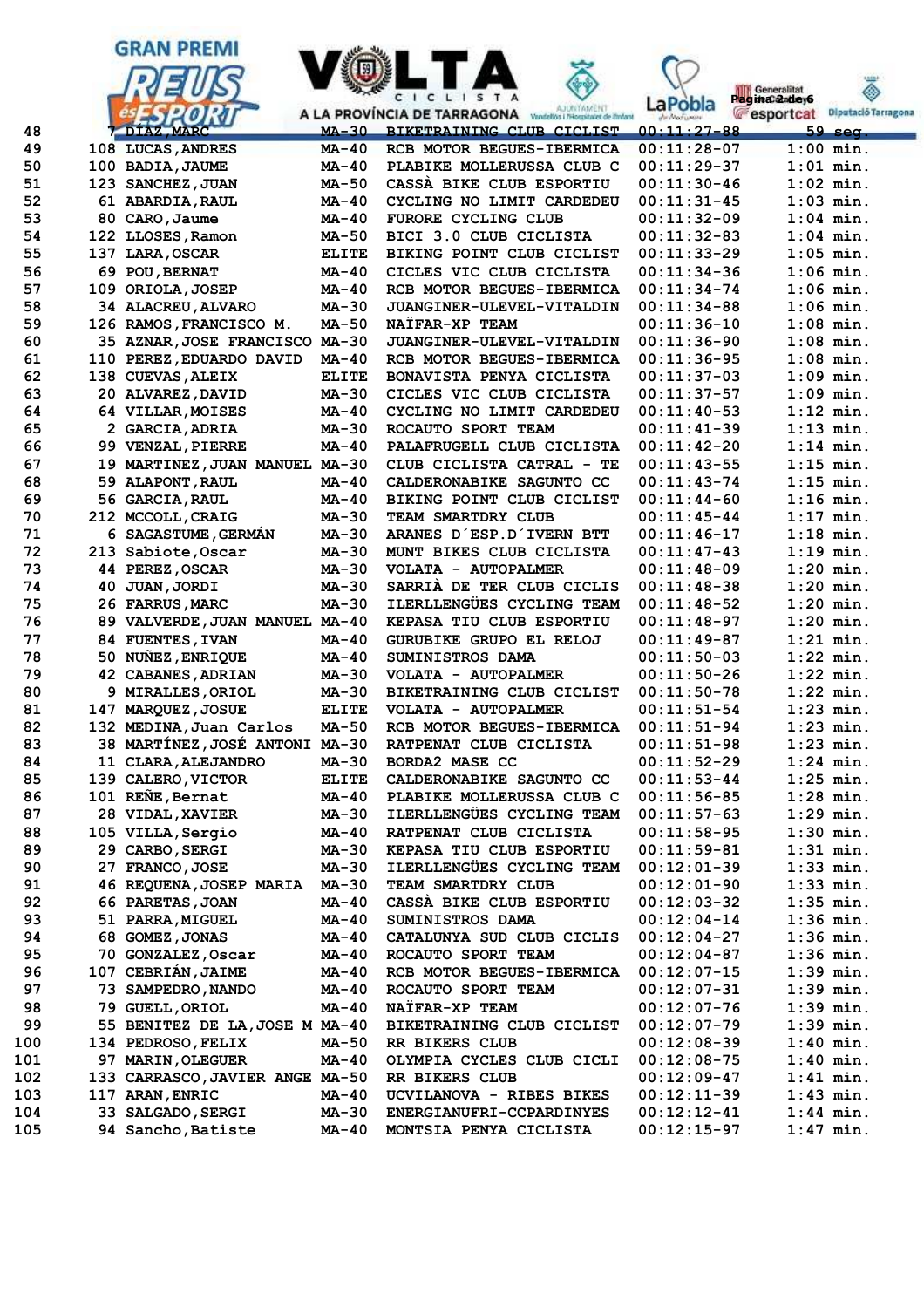|            |    | <b>GRAN PREMI</b>                    |                    | CICLISTA<br>AJUNTAMENT                                             | LaPobla                     | *****<br>Generalitat<br>Pagina Sadev6 |
|------------|----|--------------------------------------|--------------------|--------------------------------------------------------------------|-----------------------------|---------------------------------------|
|            |    |                                      |                    | A LA PROVÍNCIA DE TARRAGONA<br>Vandelios i PHospitalet de l'infant | de Modumen<br>$00:12:17-91$ | esportcat<br>Diputació Tarragona      |
| 106<br>107 |    | <b>96 CABALLERO, JONATAN</b>         | $MA-40$<br>$MA-40$ | ODENA ESPORT CICLISTA<br>ROCAUTO SPORT TEAM                        | $00:12:18-46$               | $1:49$ min.<br>$1:50$ min.            |
| 108        |    | 75 SERRANO, Enrique<br>21 CRUZ, IVAN | $MA-30$            | EDIBIKES CLUB CICLISTA                                             | $00:12:19-05$               | $1:51$ min.                           |
| 109        |    | 208 DEL RIO, GERARD                  | $MA-30$            | CAMPO CLARO CLUB CICLISTA                                          | $00:12:21-98$               | $1:53$ min.                           |
| 110        |    | 143 EGEA, ARNAU                      | <b>ELITE</b>       | EVITFOC-NOVAMEDICUM                                                | $00:12:23-50$               | $1:55$ min.                           |
| 111        |    | 74 SANCHEZ, Eladi                    | $MA-40$            | ROCAUTO SPORT TEAM                                                 | $00:12:25-12$               | $1:57$ min.                           |
| 112        |    | 115 MERRITT, MARTON                  | $MA-40$            | TEAM SMARTDRY CLUB                                                 | $00:12:27-15$               | $1:59$ min.                           |
| 113        |    | 32 ARTIGUES, JORDI                   | $MA-30$            | ENERGIANUFRI-CCPARDINYES                                           | $00:12:29-46$               | $2:01$ min.                           |
| 114        |    | 83 ALMAGRO, Alan                     | $MA-40$            | GURUBIKE GRUPO EL RELOJ                                            | $00:12:32-20$               | $2:04$ min.                           |
| 115        |    | 3 SOLA, Andoni                       | $MA-30$            | ROCAUTO SPORT TEAM                                                 | $00:12:33-45$               | $2:05$ min.                           |
| 116        |    | 14 GOMEZ, JUAN MIGUEL                | $MA-30$            | CALDERONABIKE SAGUNTO CC                                           | $00:12:34-48$               | $2:06$ min.                           |
| 117        |    | 103 GONZALEZ, Angel                  | $MA-40$            | RATPENAT CLUB CICLISTA                                             | $00:12:39-32$               | $2:11$ min.                           |
| 118        |    | 149 MARTI, ANNABEL                   | $F-ELI$            | CATEMA.CAT                                                         | $00:12:42-07$               | $2:14$ min.                           |
| 119        |    | 72 LLETI, Joan Andreu                | $MA-40$            | ROCAUTO SPORT TEAM                                                 | $00:12:42-27$               | $2:14$ min.                           |
| 120        |    | 135 SALES, MANUEL                    | $MA-50$            | TUROLENSE C.C.                                                     | $00:12:44-79$               | $2:16$ min.                           |
| 121        |    | 231 FERRE, RAMON                     | $MA-40$            | EL MORELL CLUB CICLISTA                                            | $00:12:47-73$               | $2:19$ min.                           |
| 122        |    | 131 GRACIA, JAVIER                   | MA-50              | RCB MOTOR BEGUES-IBERMICA                                          | $00:12:48-32$               | $2:20$ min.                           |
| 123        |    | 37 PICADIZO, ROBERT                  | $MA-30$            | PLABIKE MOLLERUSSA CLUB C                                          | $00:12:48-94$               | $2:20$ min.                           |
| 124        | 58 | SOLANES, JULIO                       | $MA-40$            | BIKING POINT CLUB CICLIST                                          | $00:12:51-07$               | $2:23$ min.                           |
| 125        |    | 155 SILVA, NORA                      | $F-ELI$            | LADIES CYCLING FORMATION                                           | $00:12:57-14$               | $2:29$ min.                           |
| 126        |    | 124 GASULLA, JUAN LEOPOLD            | MA-50              | NORINVER CYCLING TEAM                                              | $00:12:59-08$               | $2:31$ min.                           |
| 127        |    | 119 Merotto, Mirco                   | MA-50              | RCB MOTOR BEGUES-IBERMICA                                          | $00:12:59-90$               | $2:31$ min.                           |
| 128        |    | 160 ESCURSELL, ELISABET              | $F-ELI$            | <b>BEPINK</b>                                                      | $00:13:05-59$               | $2:37$ min.                           |
| 129        |    | 153 Beltrán, Sanjhoy                 | $F-ELI$            | CATEMA.CAT                                                         | $00:13:07-14$               | $2:39$ min.                           |
| 130        |    | 158 JARAMILLO, MARIONA               | $F-S23$            | CATEMA.CAT                                                         | $00:13:08-90$               | $2:40$ min.                           |
| 131        |    | 154 SOLÉS, ALBA                      | $F-ELI$            | EDIBIKES CLUB CICLISTA                                             | $00:13:20-06$               | $2:52$ min.                           |
| 132        |    | 151 POVEDA, CARLOTA                  | $F-ELI$            | CATEMA.CAT                                                         | $00:13:20-93$               | $2:52$ min.                           |
| 133        |    | 157 FERNANDEZ, ESTHER                | $F-S23$            | CATEMA.CAT                                                         | $00:13:36-62$               | $3:08$ min.                           |
| 134        |    | 159 TORRES, ESTHER                   | $F-S23$            | CATEMA.CAT                                                         | $00:13:49-85$               | $3:21$ min.                           |
| 135        |    | 152 SANCHEZ CORTES, MER              | $F-ELI$            | CATEMA.CAT                                                         | $00:13:55-08$               | $3:27$ min.                           |

 **Corredores clasificados : 135**

## **Clasificación de : MASTERS-30**

| 1  |    | 24 ESTEVEZ, EDUARDO      | <b>MA-30</b> | FURORE CYCLING CLUB                   | $00:10:43-66$  |    | seg.        |
|----|----|--------------------------|--------------|---------------------------------------|----------------|----|-------------|
| 2  |    | 30 SIMON, Ivan           | <b>MA-30</b> | MIAMI - MEGABICI CLUB CIC 00:10:45-41 |                |    | $2$ seg.    |
| 3  |    | 39 RODRÍGUEZ, JUAN ANTON | <b>MA-30</b> | RATPENAT CLUB CICLISTA                | $00:10:49-77$  |    | 6 seg.      |
| 4  |    | 8 ESCOLANO, ORIOL        | <b>MA-30</b> | BIKETRAINING CLUB CICLIST             | $00:10:50-66$  | 7  | seq.        |
| 5  |    | 31 CID, ORIOL            | $MA-30$      | OLYMPIA CYCLES CLUB CICLI             | $00:10:55-01$  |    | $12$ seg.   |
| 6  |    | 16 GARCIA, RUBEN         | <b>MA-30</b> | CYCLING NO LIMIT CARDEDEU             | $00:11:02-90$  | 19 | seq.        |
| 7  |    | 12 PRATS, RICHARD        | <b>MA-30</b> | BORDA2 MASE CC                        | $00:11:07-19$  |    | 24 seg.     |
| 8  |    | 25 MORENO, ANTONIO       | <b>MA-30</b> | GUIMON CYCLING GRUPO CICL             | $00:11:12-64$  |    | 29 seg.     |
| 9  | 45 | <b>SANCHEZ, JAIME</b>    | <b>MA-30</b> | VOLATA - AUTOPALMER                   | $00:11:17-95$  |    | 34 seg.     |
| 10 | 13 | FERNANDEZ, CELESTINO     | $MA-30$      | CALDERONABIKE SAGUNTO CC              | $00:11:18-52$  |    | 35 seg.     |
| 11 |    | <b>BETI, ROBERTO</b>     | $MA-30$      | ROCAUTO SPORT TEAM                    | $00:11:18-69$  |    | 35 seg.     |
| 12 | 43 | <b>EDO, GERARDO</b>      | $MA-30$      | VOLATA - AUTOPALMER                   | $00:11:20-29$  |    | 37 seg.     |
| 13 | 10 | <b>BERNABE, SERGIO</b>   | $MA-30$      | BIKING POINT CLUB CICLIST             | $00:11:20-90$  | 37 | seg.        |
| 14 |    | 17 MARTINEZ, Alejandro   | MA-30        | CYCLING NO LIMIT CARDEDEU             | $00:11:20-98$  |    | 37 seg.     |
| 15 |    | 22 DE MIGUEL, Ricard     | MA-30        | EL MORELL CLUB CICLISTA               | $00:11:23-03$  |    | 40 seg.     |
| 16 |    | 7 DÍAZ, MARC             | $MA-30$      | BIKETRAINING CLUB CICLIST             | $00:11:27-88$  |    | 44 seg.     |
| 17 |    | 34 ALACREU, ALVARO       | $MA-30$      | JUANGINER-ULEVEL-VITALDIN             | $00:11:34-88$  |    | 51 seg.     |
| 18 |    | 35 AZNAR, JOSE FRANCISCO | $MA-30$      | JUANGINER-ULEVEL-VITALDIN             | $00:11:36-90$  |    | 53 seg.     |
| 19 |    | 20 ALVAREZ, DAVID        | $MA-30$      | CICLES VIC CLUB CICLISTA              | $00:11:37-57$  |    | 54 seg.     |
| 20 |    | <b>GARCIA, ADRIA</b>     | $MA-30$      | ROCAUTO SPORT TEAM                    | $00:11:41-39$  |    | 58 seg.     |
| 21 |    | 19 MARTINEZ, JUAN MANUEL | $MA-30$      | CLUB CICLISTA CATRAL -                | TE 00:11:43-55 |    | $1:00$ min. |
| 22 |    | 212 MCCOLL, CRAIG        | <b>MA-30</b> | TEAM SMARTDRY CLUB                    | $00:11:45-44$  |    | $1:02$ min. |
| 23 |    | 6 SAGASTUME, GERMAN      | <b>MA-30</b> | ARANES D'ESP.D'IVERN BTT              | $00:11:46-17$  |    | $1:03$ min. |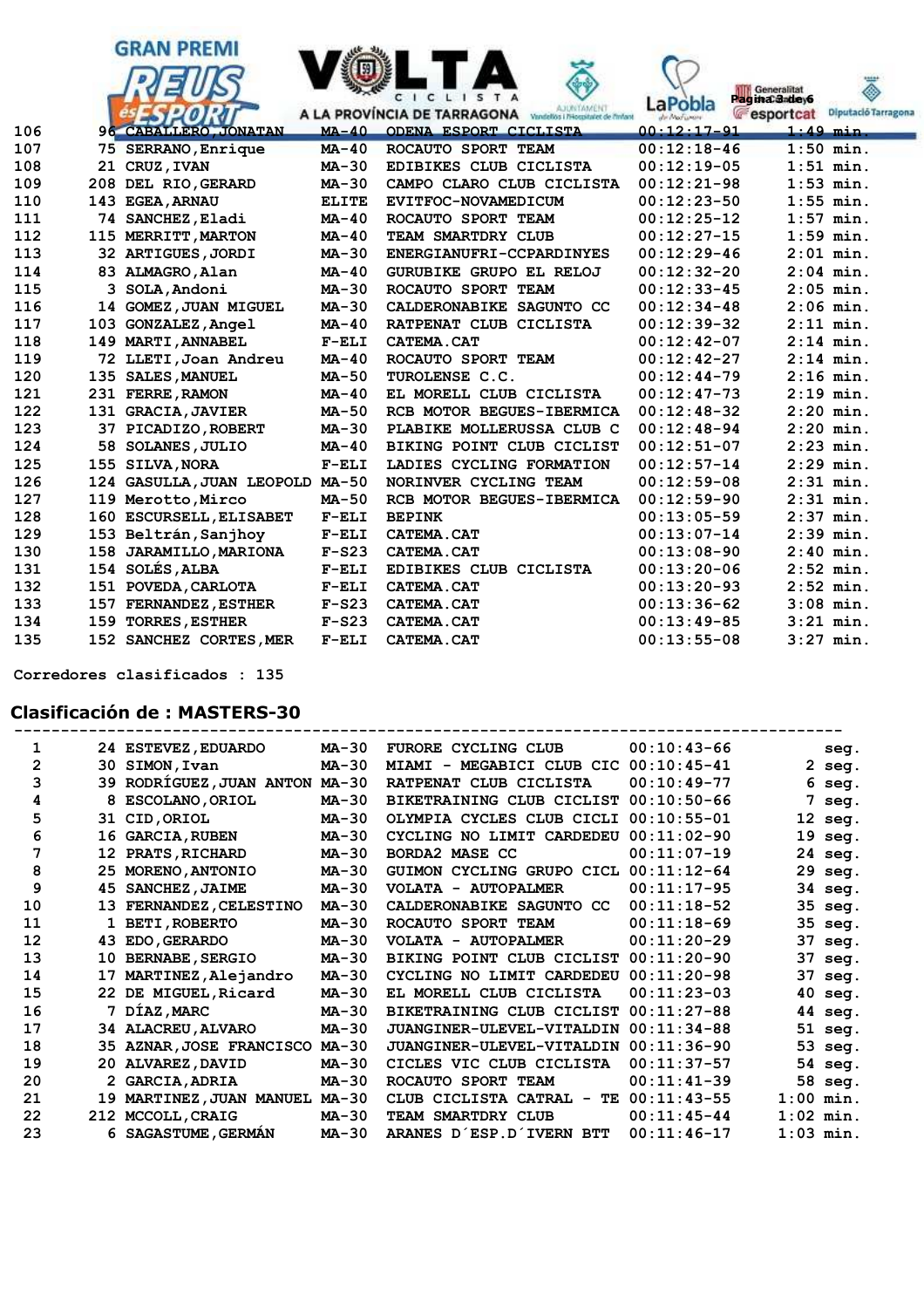



### **Clasificación de : MASTERS-40**

| 1            |     | 71 JUNCOSA, Carles              | $MA-40$      | ROCAUTO SPORT TEAM                    | $00:10:28-76$ |    |             |
|--------------|-----|---------------------------------|--------------|---------------------------------------|---------------|----|-------------|
| $\mathbf{2}$ |     | 47 DIAZ, JOSE MANUEL            | $MA-40$      | SUMINISTROS DAMA                      | $00:10:28-84$ |    | mt.         |
| 3            |     | 88 GUILLEN, JOSE                | $MA-40$      | GUIMON CYCLING GRUPO CICL 00:10:33-50 |               |    | $5$ seg.    |
| 4            |     | 82 ABAD, Hector                 | $MA-40$      | GURUBIKE GRUPO EL RELOJ               | $00:10:44-55$ |    | 16 seg.     |
| 5            |     | 116 PADILLA, Jose Antonio MA-40 |              | VILAJUÏGA CLUB CICLISTA               | $00:10:47-50$ |    | 19 seg.     |
| 6            |     | 52 LLORET, ANGEL                | $MA-40$      | <b>FLORESYORENGO-MS</b>               | $00:10:53-08$ |    | 25 seg.     |
| 7            |     | 106 BERENGUERAS, Gerard         | $MA-40$      | RCB MOTOR BEGUES-IBERMICA 00:10:59-52 |               |    | 31 seg.     |
| 8            |     | 65 MEJIAS, RAUL                 | $MA-40$      | CASSA BIKE CLUB ESPORTIU              | $00:10:59-58$ |    | 31 seg.     |
| 9            |     | 91 VAN KERCKHOVE, GEERT         | $MA-40$      | MONTBIKE MONTBRIO CLUB ES 00:10:59-64 |               |    | 31 seg.     |
| 10           |     | 90 FORTEA, SALVADOR             | $MA-40$      | GRANJA RINYA - GSPORT                 | $00:10:59-69$ |    | 31 seg.     |
| 11           |     | 53 MINGUEZ, MIGUEL ANGEL        | $MA-40$      | BIKESPORT CHIVA CC                    | $00:11:01-89$ |    | 33 seg.     |
| 12           | 87  | <b>TORRELLA, FRANCISCO</b>      | MA-40        | <b>GSPORT</b><br><b>ALMA WAGEN</b>    | $00:11:02-13$ |    | 34 seg.     |
| 13           |     | 48 LINERO, JESUS                | $MA-40$      | SUMINISTROS DAMA                      | $00:11:04-07$ |    | 36 seg.     |
| 14           | 81  | PIÑANA, ALBERT JOSEP            | $MA-40$      | <b>FURORE CYCLING CLUB</b>            | $00:11:09-88$ |    | 41 seg.     |
| 15           |     | 49 MORTES, GERMAN               | $MA-40$      | SUMINISTROS DAMA                      | $00:11:12-28$ |    | 44 seg.     |
| 16           |     | 118 CASTELLO, Raül              | $MA-40$      | AMBIKES AGRUPACIO CICLIST 00:11:13-07 |               |    | 45 seg.     |
| 17           |     | 63 MESTRES, Miquel              | $MA-40$      | CYCLING NO LIMIT CARDEDEU 00:11:13-21 |               |    | 45 seg.     |
| 18           |     | 111 Rodríguez, Carlos           | $MA-40$      | RCB MOTOR BEGUES-IBERMICA 00:11:16-43 |               |    | 48 seg.     |
| 19           |     | 60 TORTOSA, JOSE DAVID          | $MA-40$      | CALDERONABIKE SAGUNTO CC              | $00:11:20-73$ |    | 52 seg.     |
| 20           |     | 112 CASTILLO, FELIX             | $MA-40$      | RR BIKERS CLUB                        | $00:11:20-81$ |    | 52 seg.     |
| 21           |     | 78 FARACO, SERGIO               | $MA-40$      | NAÏFAR-XP TEAM                        | $00:11:22-29$ |    | 54 seg.     |
| 22           |     | 104 LOPEZ, DAVID                | $MA-40$      | RATPENAT CLUB CICLISTA                | $00:11:22-70$ |    | 54 seg.     |
| 23           |     | 114 ARCE, JOHNNY ALEXANDE MA-40 |              | TEAM SMARTDRY CLUB                    | $00:11:25-67$ | 57 | seq.        |
| 24           |     | 108 LUCAS, ANDRES               | $MA-40$      | RCB MOTOR BEGUES-IBERMICA 00:11:28-07 |               |    | $1:00$ min. |
| 25           |     | 100 BADIA, JAUME                | $MA-40$      | PLABIKE MOLLERUSSA CLUB C             | $00:11:29-37$ |    | $1:01$ min. |
| 26           |     | 61 ABARDIA, RAUL                | $MA-40$      | CYCLING NO LIMIT CARDEDEU 00:11:31-45 |               |    | $1:03$ min. |
| 27           |     | 80 CARO, Jaume                  | $MA-40$      | <b>FURORE CYCLING CLUB</b>            | $00:11:32-09$ |    | $1:04$ min. |
| 28           |     | 69 POU, BERNAT                  | $MA-40$      | CICLES VIC CLUB CICLISTA              | $00:11:34-36$ |    | $1:06$ min. |
| 29           |     | 109 ORIOLA, JOSEP               | $MA-40$      | RCB MOTOR BEGUES-IBERMICA 00:11:34-74 |               |    | $1:06$ min. |
| 30           | 110 | PEREZ, EDUARDO DAVID            | <b>MA-40</b> | RCB MOTOR BEGUES-IBERMICA 00:11:36-95 |               |    | $1:08$ min. |
| 31           |     | 64 VILLAR, MOISES               | $MA-40$      | CYCLING NO LIMIT CARDEDEU             | $00:11:40-53$ |    | $1:12$ min. |
| 32           |     | 99 VENZAL, PIERRE               | $MA-40$      | PALAFRUGELL CLUB CICLISTA 00:11:42-20 |               |    | $1:14$ min. |
| 33           |     | 59 ALAPONT, RAUL                | MA-40        | CALDERONABIKE SAGUNTO CC              | $00:11:43-74$ |    | $1:15$ min. |
| 34           |     | 56 GARCIA, RAUL                 | $MA-40$      | BIKING POINT CLUB CICLIST 00:11:44-60 |               |    | $1:16$ min. |
| 35           |     | 89 VALVERDE, JUAN MANUEL MA-40  |              | KEPASA TIU CLUB ESPORTIU              | $00:11:48-97$ |    | $1:20$ min. |
| 36           |     | 84 FUENTES, IVAN                | $MA-40$      | GURUBIKE GRUPO EL RELOJ               | $00:11:49-87$ |    | $1:21$ min. |

 **42 37 PICADIZO,ROBERT MA-30 PLABIKE MOLLERUSSA CLUB C 00:12:48-94 2:05 min.**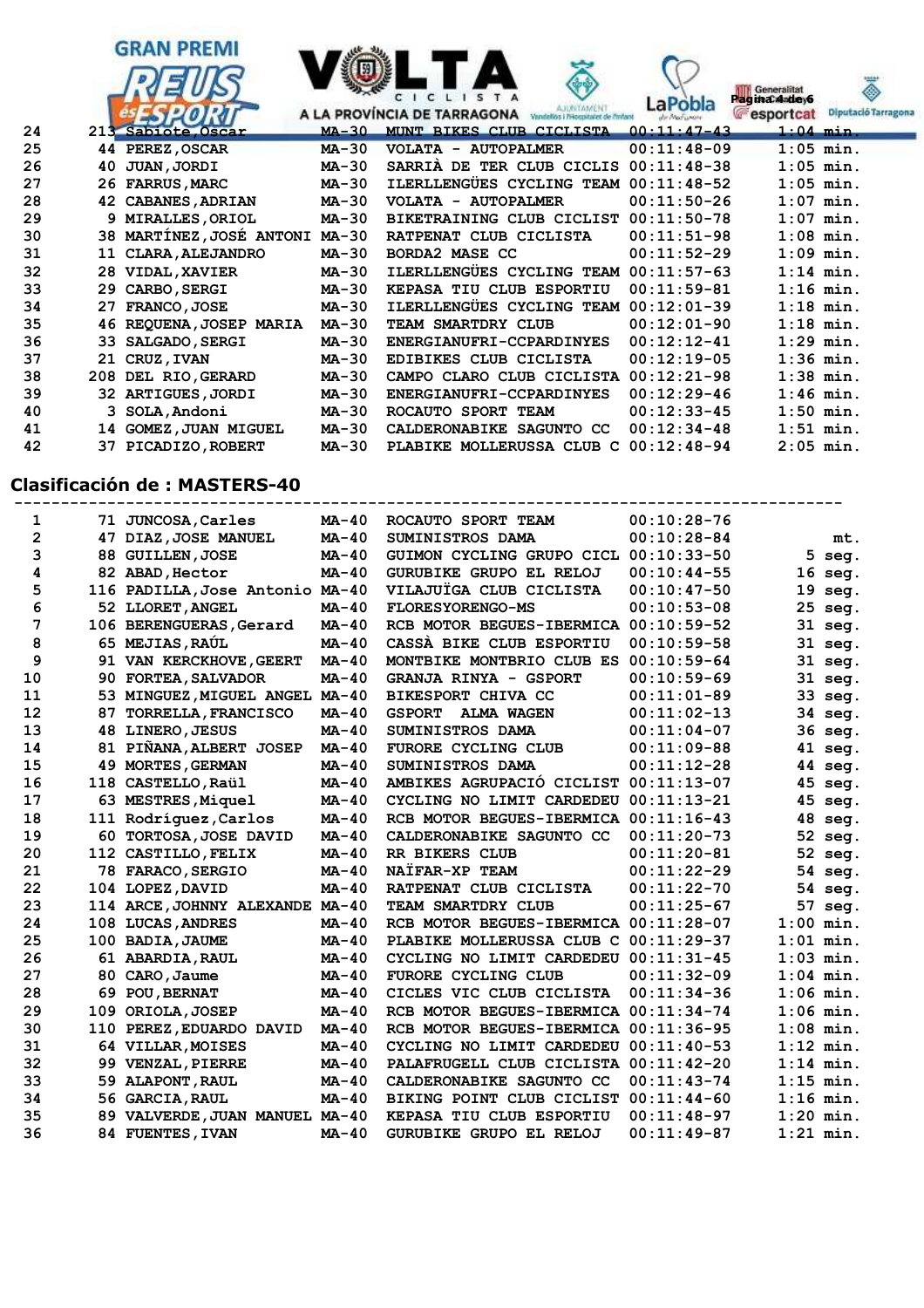

## **Clasificación de : MASTERS-50**

| 1                 | 129 GIMENO, FERNANDO            | MA-50        | JUANGINER-ULEVEL-VITALDIN             | $00:10:59-28$ | seg.              |
|-------------------|---------------------------------|--------------|---------------------------------------|---------------|-------------------|
| $\overline{2}$    | 121 MEDRANO, ANTONIO            | MA-50        | SUMINISTROS DAMA                      | $00:11:04-15$ | $5$ seq.          |
| 3                 | 125 MOLINA, SANTIAGO            | <b>MA-50</b> | NATFAR-XP TEAM                        | $00:11:15-41$ | $16$ seg.         |
| 4                 | 123 SANCHEZ, JUAN               | <b>MA-50</b> | CASSA BIKE CLUB ESPORTIU              | $00:11:30-46$ | 31 seg.           |
| 5                 | 122 LLOSES, Ramon               | <b>MA-50</b> | BICI 3.0 CLUB CICLISTA                | $00:11:32-83$ | 33 seg.           |
| 6                 | 126 RAMOS, FRANCISCO M.         | MA-50        | NATFAR-XP TEAM                        | $00:11:36-10$ | $37 \text{ seq.}$ |
| 7                 | 132 MEDINA, Juan Carlos         | MA-50        | RCB MOTOR BEGUES-IBERMICA 00:11:51-94 |               | 52 seg.           |
| 8                 | 134 PEDROSO, FELIX              | MA-50        | RR BIKERS CLUB                        | $00:12:08-39$ | $1:09$ min.       |
| 9                 | 133 CARRASCO, JAVIER ANGE MA-50 |              | RR BIKERS CLUB                        | $00:12:09-47$ | $1:10$ min.       |
| 10                | 135 SALES, MANUEL               | MA-50        | TUROLENSE C.C.                        | $00:12:44-79$ | $1:45$ min.       |
| 11                | 131 GRACIA, JAVIER              | MA-50        | RCB MOTOR BEGUES-IBERMICA 00:12:48-32 |               | $1:49$ min.       |
| $12 \overline{ }$ | 124 GASULLA, JUAN LEOPOLD MA-50 |              | NORINVER CYCLING TEAM                 | $00:12:59-08$ | $2:00$ min.       |
| 13                | 119 Merotto, Mirco              | <b>MA-50</b> | RCB MOTOR BEGUES-IBERMICA             | $00:12:59-90$ | $2:00$ min.       |

#### **Clasificación de : FEMINAS**

| 1              | 149 MARTI, ANNABEL      | $F-ELI$ | <b>CATEMA.CAT</b>             | $00:12:42-07$ | min.              |
|----------------|-------------------------|---------|-------------------------------|---------------|-------------------|
| $\overline{2}$ | 155 SILVA, NORA         | $F-ELI$ | LADIES CYCLING FORMATION      | $00:12:57-14$ | $15 \text{ seq.}$ |
| 3              | 160 ESCURSELL, ELISABET | $F-ELI$ | <b>BEPINK</b>                 | $00:13:05-59$ | $23$ seg.         |
| 4              | 153 Beltrán, Sanjhoy    | $F-ELI$ | <b>CATEMA.CAT</b>             | $00:13:07-14$ | $25$ seg.         |
| 5              | 158 JARAMILLO, MARIONA  | $F-S23$ | <b>CATEMA.CAT</b>             | $00:13:08-90$ | $26$ seq.         |
| 6              | 154 SOLÉS, ALBA         | $F-ELI$ | <b>EDIBIKES CLUB CICLISTA</b> | $00:13:20-06$ | 38 seg.           |
| 7              | 151 POVEDA, CARLOTA     | $F-ELI$ | <b>CATEMA.CAT</b>             | $00:13:20-93$ | 38 seg.           |
| 8              | 157 FERNANDEZ, ESTHER   | $F-S23$ | <b>CATEMA.CAT</b>             | $00:13:36-62$ | 54 seg.           |
| 9              | 159 TORRES, ESTHER      | $F-S23$ | <b>CATEMA.CAT</b>             | $00:13:49-85$ | $1:07$ min.       |
| 10             | 152 SANCHEZ CORTES, MER | $F-ELI$ | <b>CATEMA.CAT</b>             | $00:13:55-08$ | $1:13$ min.       |
|                |                         |         |                               |               |                   |

 **-----------------------------------------------------------------------------------------**

 **-----------------------------------------------------------------------------------------**

#### **Clasificación de : Regularidad**

|  | 71 JUNCOSA, Carles      | MA-40 ROCAUTO SPORT TEAM        | 25 Pts |
|--|-------------------------|---------------------------------|--------|
|  | 47 DIAZ, JOSE MANUEL    | MA-40 SUMINISTROS DAMA          | 20 Pts |
|  | <b>88 GUILLEN, JOSE</b> | MA-40 GUIMON CYCLING GRUPO CICL | 16 Pts |